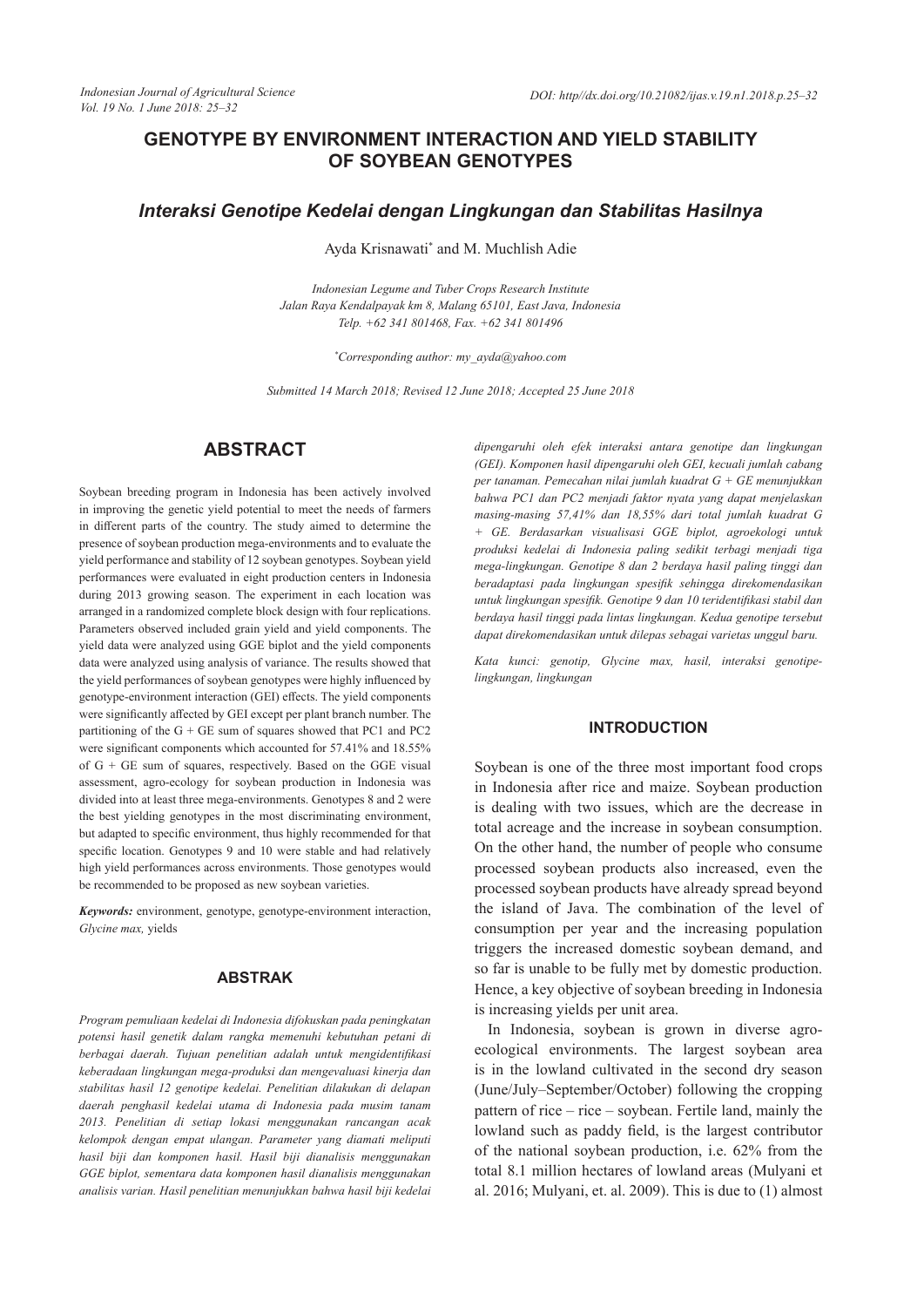no important problems regarding with soil nutrients, (2) nearby accessable to the soybean industry for both food and feed raw materials, and (3) high productivity per unit area.

Soybean grain yield as a complex character is associated with some yield components and influenced by environmental fluctuations (Choi et al. 2016; El-Abady et al. 2012; Obalum et al. 2011). Soybean yield potential in various agro-ecological environments vary depending on the compatibility with the agro-ecosystem, biotic and abiotic stress magnitudes, and level of crop management (Penalba et al. 2007; Zanon et al. 2016). Environmental variables such as soil type, growing season, planting pattern and elevation often become a determinant of suitability adaptation of soybean varieties in Indonesia (Adie et al. 2013; Kuswantoro 2016). It also leads to the interaction between genotype and environment (GEI), which caused difficulties in selecting superior lines (Kumar et al. 2014). Optimization of such diverse environments can be achieved by the provision of high yielding and stable adaptating soybean varieties. So far, the Indonesian government has released 90 soybean improved varieties. Superior/improved variety is recognized as a cultivation technology component which is inexpensive, easy to adopt and compatible with other technological innovations as well as safe for the environment (Jain and Kharkwal 2003).

Multi-environment yield trials are widely used for selecting superior soybean advanced lines to be released as a new variety for target environments in Indonesian soybean breeding programs. Numerous methods for analyzing soybean multi-environment trial data have been developed to expose the patterns of GEI, for instance joint regression (Eberhart and Russell 1966; Finlay and Wilkinson 1963; Perkins and Jinks 1968), AMMI model

analysis (Gauch 1992), and the newest and most popular method of GGE biplot (Yan et al. 2000) GGE (genotype main effect plus genotype by environment interaction) shows visual examination of the relationships among the test environments, genotypes and the genotype by environment interactions (Ding et al. 2007). The biplot tool is being increasingly used by plant breeders and agricultural researchers since its use in mega-environment investigation, genotype evaluation and test location evaluation (Yan et al. 2007). A mega-environment is defined as a group of locations that consistently share the same best cultivar(s) (Yan and Rajcan 2003).

The multi-environment analysis, especially GGE biplot, has been used in recent years for explaining GEI and quantifying the adaptability and stability of tested soybean genotypes (Asfaw et al. 2009; Atnaf 2013; Bhartiya et al. 2017). However, the use of GGE biplot in Indonesia has not been much documented, particularly as a tool for determining the mega-environments and the best performing soybean genotypes in each location. The aims of this study were to determine the presence of soybean production mega-environments and to evaluate the yield performances and the yield stability of soybean lines.

#### **MATERIALS AND METHODS**

The genetic materials used consisted of ten soybean promising lines which were developed in 2008 to obtain high yielding and early maturing varieties, i.e. Sin/Arg-8, Sin/Mal-16, Sin/Mal-19, Arg/Sin-34, Arg/Sin-47, Arg/Sin-52, Mal/Sin-66, Mal/Sin-68, L.Jateng/Sin-85, and Arg/Sin-98 (Table 1). Anjasmoro and Grobogan varieties as high yielding and popular varieties were used as check varieties.

The field trials were conducted at eight locations of soybean production centers in Indonesia. The detail

| Code           | Genotype          | Pedigree                    | Source <sup>a</sup> | Remark           |
|----------------|-------------------|-----------------------------|---------------------|------------------|
| $\mathbf{1}$   | $Sin/Arg-8$       | Sinabung $\times$ Argomulyo | <b>ILETRI</b>       | Promising line   |
| 2              | $Sin/Mal-16$      | Sinabung $\times$ Malabar   | <b>ILETRI</b>       | Promising line   |
| 3              | $Sin/Mal-19$      | Sinabung $\times$ Malabar   | <b>ILETRI</b>       | Promising line   |
| $\overline{4}$ | $Arg/Sin-34$      | Argomulyo $\times$ Sinabung | <b>ILETRI</b>       | Promising line   |
| 5              | $Arg/Sin-47$      | Argomulyo $\times$ Sinabung | <b>ILETRI</b>       | Promising line   |
| 6              | $Arg/Sin-52$      | Argomulyo $\times$ Sinabung | <b>ILETRI</b>       | Promising line   |
| 7              | $Mal/Sin-66$      | Malabar $\times$ Sinabung   | <b>ILETRI</b>       | Promising line   |
| 8              | $Mal/Sin-68$      | Malabar $\times$ Sinabung   | <b>ILETRI</b>       | Promising line   |
| 9              | $L.Jateng/Sin-85$ | L. Jateng $\times$ Sinabung | <b>ILETRI</b>       | Promising line   |
| 10             | $Arg/Sin-98$      | Argomulyo $\times$ Sinabung | <b>ILETRI</b>       | Promising line   |
| 11             | Anjasmoro         | ٠                           | <b>ILETRI</b>       | Released variety |
| 12             | Grobogan          |                             | <b>ILETRI</b>       | Released variety |

**Table 1. Genetic materials used for soybean multi-location trials at eight locations during dry season, March–September 2013.**

**a** ILETRI = Indonesian Legume and Tuber Crops Research Institute.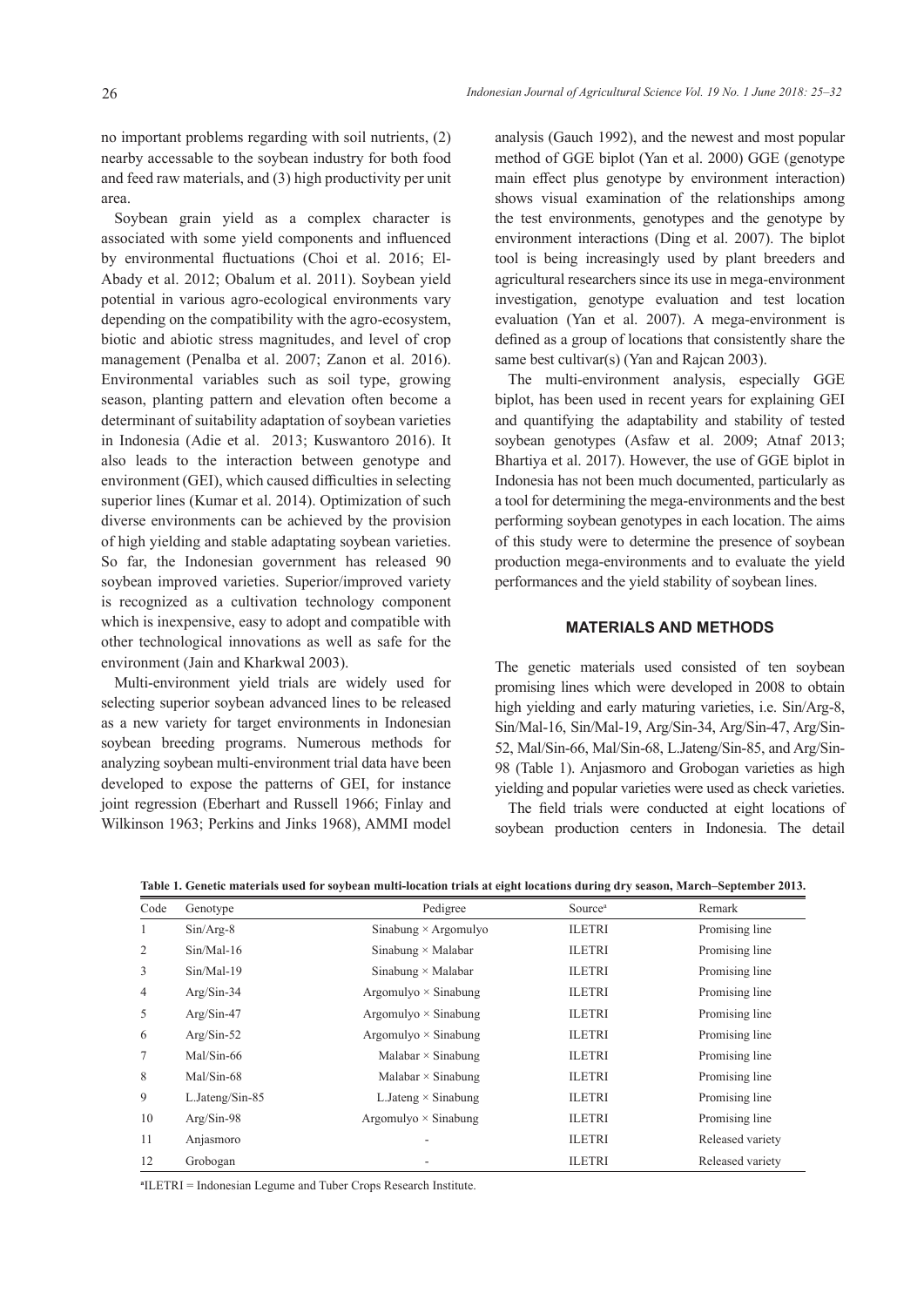| Location                                                                        | Code           | Soil type                                  | Land type | Climate <sup>a</sup> | Altitude $(m \text{ as} l^b)$ |
|---------------------------------------------------------------------------------|----------------|--------------------------------------------|-----------|----------------------|-------------------------------|
| Bojong Pondok Terong Village, Cipayung District,<br>Depok Regency, West Java    | S1             | <b>Ultisol</b>                             | Lowland   | B                    | 330                           |
| Ngawen Village, Ngawen District, Klaten Regency,<br>Central Java                | S <sub>2</sub> | Entisol                                    | Lowland   | D <sub>3</sub>       | 62                            |
| Jati Kampir Village, Bagor District, Nganjuk<br>Regency, East Java              | S <sub>3</sub> | Regosol                                    | Lowland   | C <sub>3</sub>       | 58                            |
| Kedunguneng Village, Bangsal District, Mojokerto<br>Regency, East Java          | S <sub>4</sub> | Gray Grumosol                              | Lowland   | C <sub>3</sub>       | 72                            |
| Kemiri Village, Kepanjen District, Malang<br>Regency, East Java                 | S <sub>5</sub> | Association of Al-<br>fisol and Inceptisol | Lowland   | C <sub>3</sub>       | 335                           |
| Binangun Village, Binangun District, Blitar<br>Regency, East Java               | S <sub>6</sub> | Alluvial                                   | Upland    | C <sub>3</sub>       | 355                           |
| Tapan Rejo Village, Muncar District, Banyuwangi<br>Regency                      | S7             | Latosol                                    | Lowland   | D2                   | 168                           |
| North Ampenan Village, Ampenan District,<br>Mataram Regency, West Nusa Tenggara | S8             | Vertisol                                   | Lowland   | D <sub>3</sub>       | 62                            |

**Table 2. Characteristics of the locations used for multi-environment trials of advanced soybean lines, March**–**September 2013.**

<sup>a</sup>Climate type based on Oldeman classification system: C3 = 5–6 wet months and 4-6 dry months, D2 = 3–4 wet months and 2–3 dry months, D3  $= 3-4$  wet months and 4–6 dry months, <sup>b</sup>m asl = meter above sea level.

description of each test location is presented in Table 2. The study was conducted for two growing seasons from March to September 2013. The study sites had different soil types, mean seasonal rainfalls and altitudes.

The experiment in each of the eight study sites was arranged in a randomized complete block design with four replications. Each line was planted using 2.4 m  $\times$  4.5 m plot size, 40 cm  $\times$  15 cm plant spacing, two grains per hill. Fertilizers used consisted of 50 kg ha<sup>-1</sup> urea, 100 kg ha<sup>-1</sup> SP36 and 75 kg ha<sup>-1</sup> KCl that were applied after sowing the grains. Weeds, pests and diseases were intensively controlled. Irrigation was applied to maintain optimum soil moisture.

Parameters observed included plant height, per plant pod number, per plant branch number, per plant total node number, 100 grain weight, and per plot grain yield. Grain yield per plot was converted to t ha<sup>-1.</sup> Data were then analyzed using analysis of variance (ANOVA). GGE analysis was used to determine the effects of GEI on yields. The results were visualized in biplot graphs (Rakshit et al. 2012; Yan et al. 2000).

The GGE model was as the following:

$$
Y_{ijr} = \mu + e_j + \sum_{k=1}^{\chi} \lambda_k \alpha_{ik} \gamma_{jk} + \varepsilon_{ijr}
$$

 $Y_{ijr}$  = observation of the r<sup>th</sup> replicate of the i<sup>th</sup> genotype in the j<sup>th</sup> environment,

- $\mu$  = the overall means,
- $e_i$  = main effect of the j<sup>th</sup> environment,
- $\alpha$  = matrix rank {gge}<sub>ij</sub> when {gge}<sub>ij</sub> = g<sub>i</sub> + ge<sub>ij</sub>,

 $\lambda_k$  = the singular value for principal component *k*,

- $a_i$  = the eigenvector score for genotype *i* and component *k*,
- $\gamma_{jk}$  = the eigenvector score for environment *j* and component *k*, and
- $\varepsilon$ <sub>*ijr*</sub> = the error for genotype *i* and environment *j* and replicate *r*.

### **RESULTS AND DISCUSSION**

#### **Analysis of Variance and GGE**

The analysis of variance for grain yield and yield components of the 12 soybean genotypes tested in eight environments showed that the mean squares of environments, genotypes and genotype  $\times$  environment interactions (GEI) were highly significant (Table 3) except for branch number per plant, The analysis of variance revealed that environments, genotypes and genotype × environment interactions accounted for 64.4%, 10.8% and 24.8% of sum of squares, respectively. A highly significant GEI indicates the necessity for further analysis for yield stability. The significance level of probability for grain yield indicates the extended genetic diversity of the parental materials used in this study.

In this present study, the GEI was small in genotypic variation, whereas genotype (G) and environment (E) explained most of the variations. This indicated that genotypes and environments are both important in governing the expression of this trait (Gedif et al.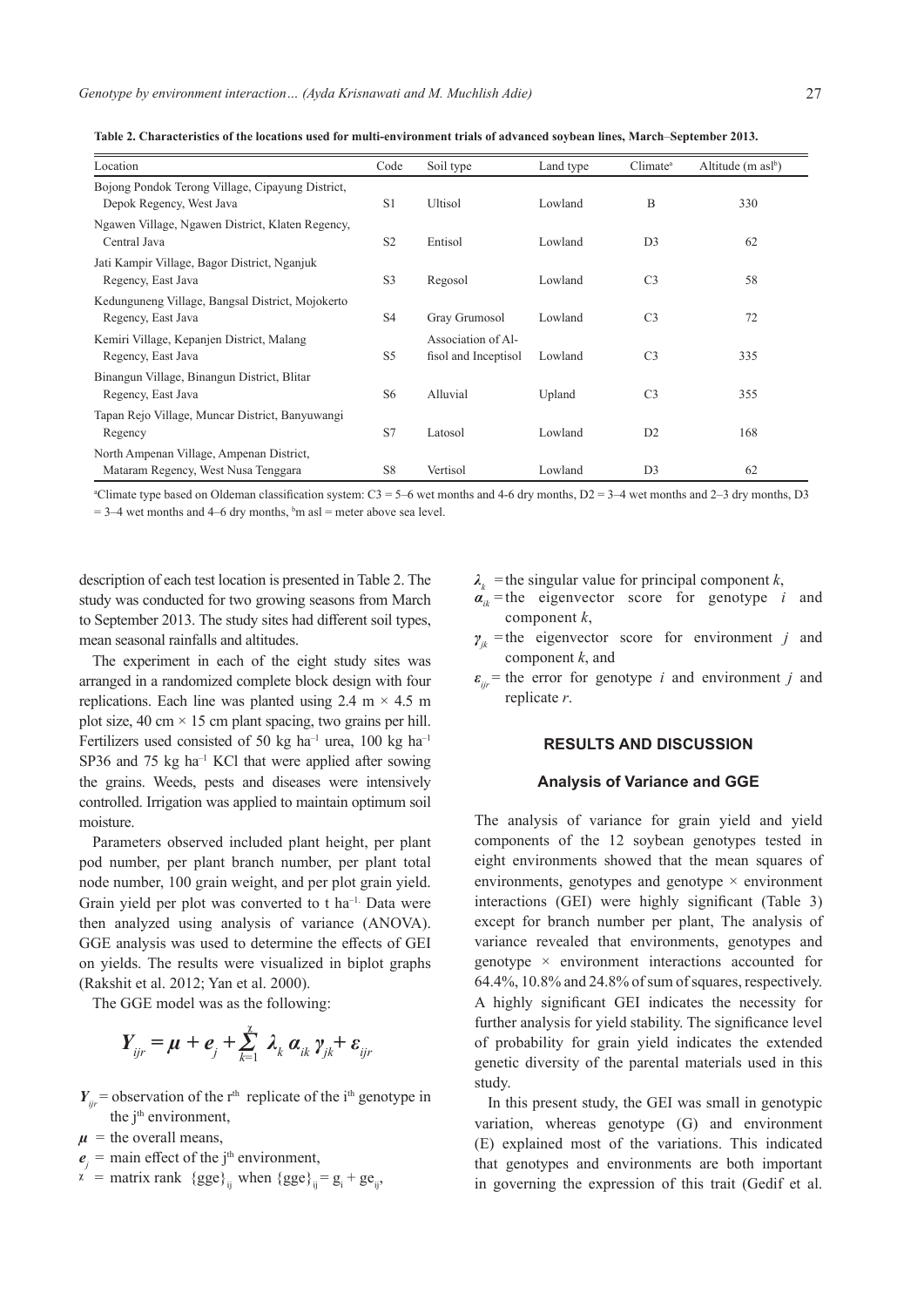**Table 3. Analysis of variance for yield and yield components of 12 soybean genotypes tested in eight environments.**

|                                        | Mean squares    |              |                    |       |  |  |
|----------------------------------------|-----------------|--------------|--------------------|-------|--|--|
| Parameter                              | Environment (E) | $G \times E$ | $(\%)$             |       |  |  |
| Days to maturity (days after planting) | $46.24**$       | 213.94**     | $3.38**$           | 0.78  |  |  |
| Plant height (cm)                      | $1,310.44**$    | 1.349.03**   | 76.34**            | 7.23  |  |  |
| Branch number per plant                | $30.81**$       | $4.43**$     | 0.56 <sup>ns</sup> | 25.42 |  |  |
| Node number per plant                  | $630.28**$      | 164.86**     | $16.85**$          | 18.49 |  |  |
| Filled pod number per plant            | 5,311.03**      | $964.23**$   | $146.18*$          | 22.65 |  |  |
| $100$ grain weight $(g)$               | 54.90**         | 147.56**     | $6.12**$           | 8.50  |  |  |
| Grain yield (t/ha)                     | $46.3**$        | $9.05**$     | $20.64**$          | 15.72 |  |  |

 $*$ ,  $**$  = significantly different at 5% and 1% level, respectively; ns = not significant; CV = coefficient of variation.

2014). Another report demonstrated that GEI effects were higher than those shown by the genotypic and the environmental effects (Bhartiya et al. 2017), and environmental effect was three times higher than the G and GE effects (Cravero et al. 2010; Suwarto 2010).

The GGE analysis partitioned the sum of squares of GEI into seven interaction principal components (PCs), of which the first two PC were significant (Table 4). The partitioning of the  $G + GE$  sum of squares through GGE biplot showed that PC1 and PC2 were significant components that explained 57.41% and 18.55% of  $G +$ GE sum of squares, respectively. This result revealed that there were differential yield performances among soybean genotypes across testing environments due to the presence of GEI. According to Gauch (1992), the presence of GEI could complicate the selection process of superior genotypes and might reduce the selection efficiency in a breeding program.

## **Which-Won-Where Pattern and Mega-Environment Classification**

The GGE biplot was used to effectively identify the existing GEI pattern of the grain yield data (Figure1). GGE biplot is an essential tool for addressing the megaenvironment issues, by showing which cultivar won in which environments, and thus it is an effective visual tool in mega-environment identification (Yan et al. 2000). The term of mega-environment analysis defines the partition of a crop growing region into different target zones. It consists of an irregular polygon and lines drawn from the biplot origin (Gauch and Zobel 1996). Polygon views the GGE biplot showing the mega-environments and their respective highest yielding cultivars (Figure 1), and explicitly displays the "which-won-where pattern" as a concise summary of the GEI pattern derived from multi-environment yield trial data set. The "which-won-where pattern" is one of the most attractive GGE biplot features which is able to graphically address essential concepts, such as mega-

#### **Table 4. Analysis of variance for GGE.**

| Principal           | Degree of | Sum of    | P > F    |
|---------------------|-----------|-----------|----------|
| component           | freedom   | Squares   |          |
| Genotype(G)         | 11        | $9.05**$  | < 0.0001 |
| $G \times E$        | 77        | $20.64**$ | 0.0013   |
| PC <sub>1</sub>     | 17        | $17.05**$ | 0.0000   |
| PC2                 | 15        | $5.51**$  | 0.0042   |
| Residual            | 45        | 7.01      |          |
| Total eigen values* |           | 29.69*    |          |

 $PC = Principal component; * = total of eigen values are equal with$ total of  $G$  +  $GE$  sum of squares; \*\* = significantly different at 1% level.

environment differentiation and specific adaptation of a genotype (Rakshit et al. 2012).

The polygon of the GGE biplot for the which-wonwhere pattern is formed by connecting the markers of the genotypes that are further away from the biplot origin in a way that all other genotypes are contained in the polygon (Cravero et al. 2010). In the present study, five lines in Figure 1 divided the biplot into five sectors or five megaenvironments (I to V) and the environments fall only into three of them (I, III and IV). The vertex genotypes in this study were genotypes 11, 8, 2, 3 and 12. According to Yan and Tinker (2006), the vertex genotypes were the most responsive genotypes, as they have the longest distance from the origin in their direction. Three environments (S3, S4 and S5) fell into the first mega-environment. The vertex genotype for this mega-environment was genotype 11. Another genotype (genotype 8) also performed well in those three environments. Four environments (S2, S6, S7 and S8) fell into the second mega-environment and the vertex genotype for this mega-environment was genotype 2, suggesting that this is the most responsive genotype for these four environments. Genotype 1 which also located in this mega-environment, performed well in S2, S6, S7 and S8. A single environment, S1 fell into the third mega-environment. The vertex genotype for this mega-environment was genotype 3 suggesting that this genotype is classified as a winning genotype for this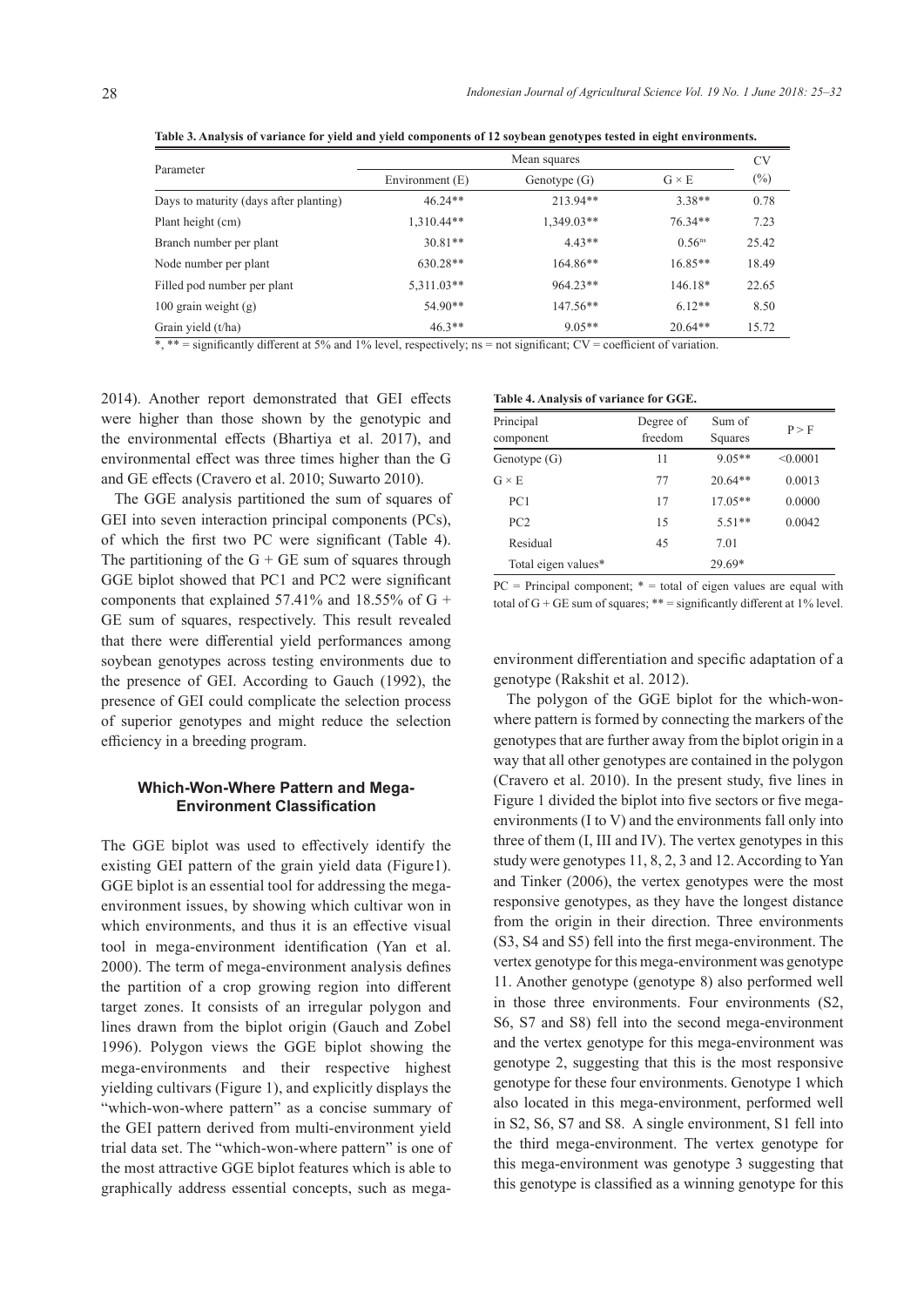

**Fig. 1**. Polygon views of the GGE-biplot of grain yield for the which-won-where pattern for genotypes and environments. PC1 = first principal component, PC2 = second principal component, S1 = Depok, S2 = Klaten, S3 = Nganjuk, S4 = Mojokerto, S5 = Malang, S6 = Blitar, S7 = Banyuwangi, S8 = Mataram.

single environment. Genotypes 4 and 6 also located at the similar sector, indicated that those genotypes performed well at those environments. Other genotypes (genotypes 5, 7 and 12) fell in sectors where there were no locations at all, showing that those genotypes were poorly adapted in all of the eight tested environments.

## **Yield and Yield Component Performances and Yield Stability**

Yield performance and yield stability of the tested soybean genotypes were graphically visualized through GGE biplot (Figure 2). This can be evaluated by the average environmental coordinate (AEC) method (Yan 2002, 2001). In this method, a straight line passing through AEC with the biplot origin is as AEC abscissa, and a straight line through the origin and perpendicular biplot is as AEC ordinate. Directions to the AEC ordinate that move away from the origin biplot showed increased stability. AEC ordinate splitted the genotypes under and above the general yield average.

Referring to Figure 2, seven high yielding soybean genotypes (genotypes  $1, 2, 4, 8, 9, 10$  and  $11$ ) performed over the general yield average. Genotype 8 demonstrated the highest yield, but adapted to a specific environment. This genotype adapted to lowland with C3 climate, and could be cultivated in the area up to 400 m asl with the soil type of Regosol or association of Alfisol and Inceptisol, such as in Bagor District (Nganjuk) or Kepanjen District (Malang). Another high yielding genotypes which also adapted to specific environments were genotypes 2 and 11. These results showed a number of similarities with the previous reports showing that three top high yielding genotypes out of twenty soybean genotypes tested were unstable their performances when evaluated across different locations, and hence such genotypes were recommended for a specific environment (Gurmu et al. 2009).

In this study, genotypes 9 and 10 showed the highest yield stability and relatively high yield. The poorest yield performance and also the unstable genotype was genotype 12. Numerous studies have been conducted to investigate soybean yield stability. Atnaf (2013) found three ideal soybean genotypes as it exhibits both high mean yield and high stability performances across the test environments. Another study reported that soybean genotype C1 (PS1539) was considered as an ideal genotype with high yield and high stability as demonstrated by low GEI (Bhartiya et al. 2017). Asfaw et al. (2009) reported that GEI was an important source of soybean yield variation. The use of biplots was effective to graphically visualize the GEI pattern of genotypes and environments, and to determine the stability and adaptability of the genotypes.

Table 5 presents the grain yield of each soybean genotype in each location. Average of 12 genotypes, the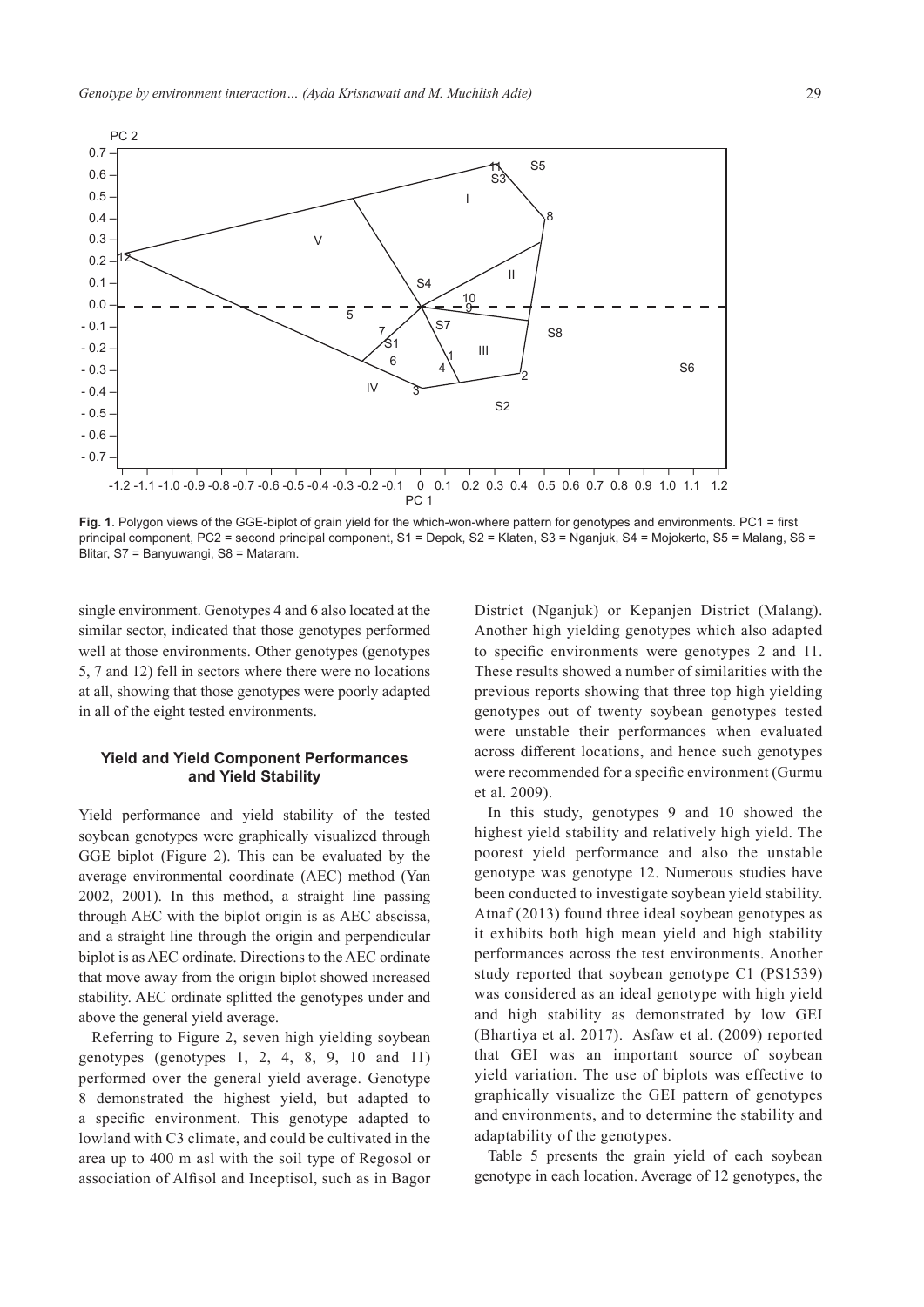

**Fig. 2**. Average environment coordinate (AEC) of the GGE biplot based on symmetrical scaling. The genotypes and environmental codes used in this figure can be referred to Table 1 and Table 2, respectively.

| Code           | Genotypes       | Grain yield (t ha <sup>-1</sup> ) |                |                |                |                |                |      |      |                   |
|----------------|-----------------|-----------------------------------|----------------|----------------|----------------|----------------|----------------|------|------|-------------------|
|                |                 | S1                                | S <sub>2</sub> | S <sub>3</sub> | S <sub>4</sub> | S <sub>5</sub> | S <sub>6</sub> | S7   | S8   | Mean              |
| $\mathbf{1}$   | $Sin/Arg-8$     | 2.12                              | 2.42           | 3.09           | 2.39           | 2.32           | 3.07           | 2.36 | 2.83 | $2.58$ ab         |
| $\overline{c}$ | $Sin/Mal-16$    | 2.15                              | 2.42           | 2.60           | 2.35           | 2.72           | 3.11           | 2.29 | 3.63 | $2.66$ ab         |
| 3              | $Sin/Mal-19$    | 2.31                              | 2.37           | 2.57           | 2.19           | 2.47           | 2.99           | 2.17 | 2.84 | 2.49 <sub>b</sub> |
| $\overline{4}$ | Arg/Sin-34      | 2.21                              | 2.54           | 2.91           | 2.08           | 2.41           | 2.72           | 2.26 | 3.40 | $2.57$ ab         |
| 5              | $Arg/Sin-47$    | 2.12                              | 2.15           | 3.00           | 2.12           | 2.21           | 2.28           | 2.23 | 3.19 | 2.41 bc           |
| 6              | $Arg/Sin-52$    | 2.18                              | 2.23           | 2.74           | 2.35           | 2.31           | 2.63           | 2.17 | 3.26 | 2.48 <sub>b</sub> |
| $\tau$         | Mal/Sin-66      | 2.37                              | 2.33           | 3.11           | 2.16           | 2.27           | 2.52           | 2.09 | 3.07 | 2.49 <sub>b</sub> |
| 8              | $Mal/Sin-68$    | 2.21                              | 2.23           | 3.23           | 2.60           | 3.28           | 3.05           | 2.27 | 3.49 | 2.79a             |
| 9              | L.Jateng/Sin-85 | 2.32                              | 2.21           | 3.15           | 2.46           | 2.58           | 2.98           | 2.37 | 3.32 | $2.67$ ab         |
| 10             | $Arg/Sin-98$    | 2.14                              | 2.21           | 3.04           | 1.94           | 2.76           | 2.98           | 2.16 | 3.21 | $2.56$ ab         |
| 11             | Anjasmoro       | 1.92                              | 2.00           | 3.58           | 2.19           | 3.03           | 2.84           | 2.13 | 3.10 | $2.60$ ab         |
| 12             | Grobogan        | 2.35                              | 1.69           | 2.54           | 2.43           | 2.30           | 1.34           | 2.07 | 2.45 | 2.15c             |
|                | Mean            | 2.20                              | 2.23           | 2.96           | 2.27           | 2.56           | 2.71           | 2.21 | 3.15 | 2.54              |

**Table 5. Mean grain yield of 12 soybean genotypes tested in eight environments.**

Notes : all S symbols refer to table 2.

Mean values with the same letter within a column are not significantly different at 5% probability level.

grain yields across eight environments ranged from 2.20 t ha<sup>-1</sup> in environment 1 (S1) to 3.15 t ha<sup>-1</sup> in environment 8  $(S8)$ , suggesting that there was almost 1 t ha<sup>-1</sup> difference between these two environments.

Table 6 presents the grain yield and yield components of the 12 soybean genotypes tested in eight environments. Genotype 8, as the unstable genotype but showed the highest yield was early maturing comparable to Grobogan, but nine days earlier than that of Anjasmoro. Genotype 8 also had medium grain size compared to Anjasmoro and Grobogan. Furthermore, the stable genotypes (9 and 10) with high per se performances (over the general mean) demonstrated medium maturity and medium grain size.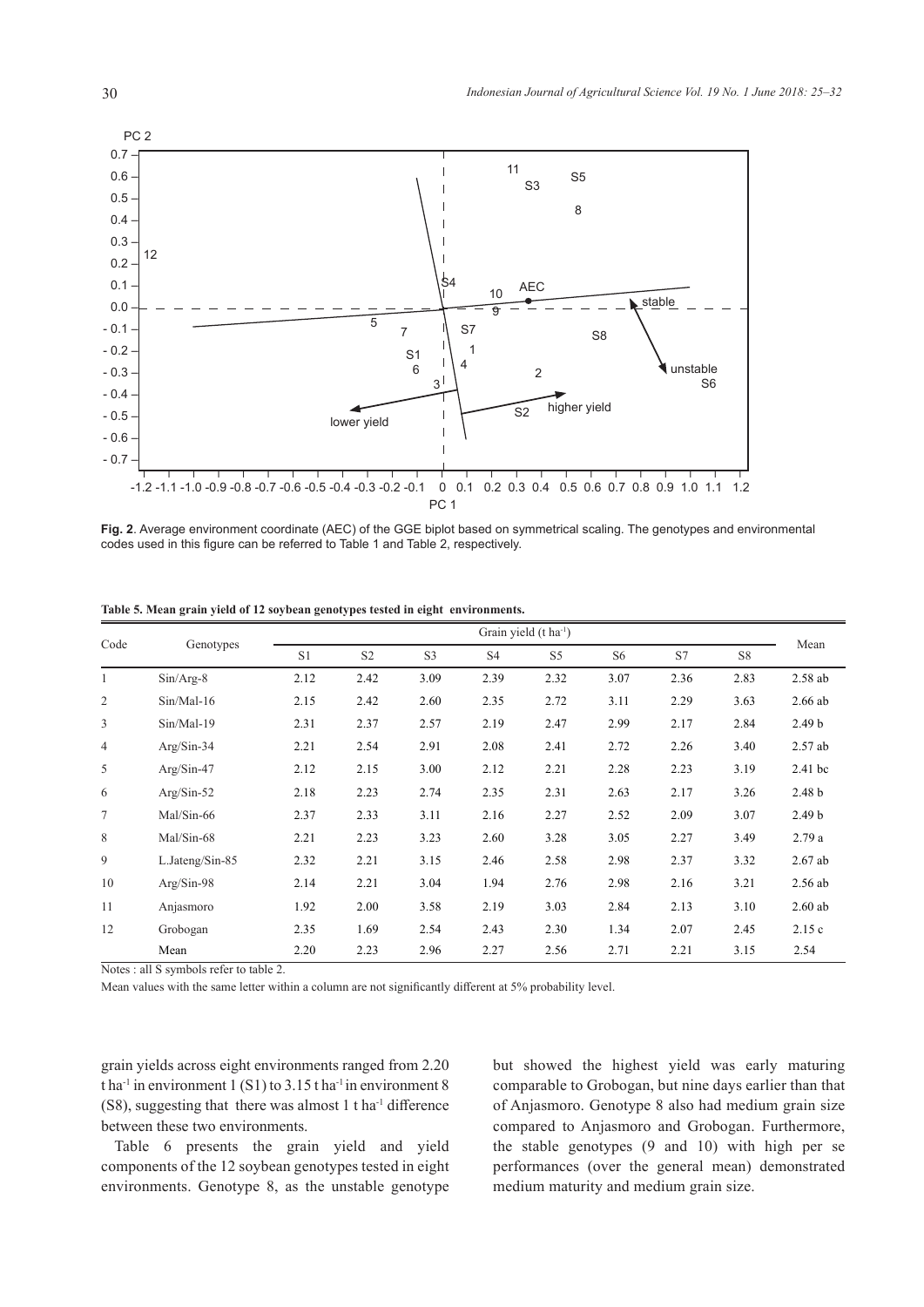*Genotype by environment interaction… (Ayda Krisnawati and M. Muchlish Adie)* 31

**Table 6. Grain yield and agronomic performance means of 12 soybean genotypes tested in eight environments.**

| Code           | Genotypes        | Days to<br>maturity<br>$(DAP)^{a}$ | Plant<br>height<br>(cm) | <b>Branch</b><br>number per<br>plant | Node<br>number<br>per plant | Filled pod<br>number per<br>plant | 100 grain<br>weight $(g)$ | Grain<br>yield<br>$(t \text{ ha}^{-1})$ |
|----------------|------------------|------------------------------------|-------------------------|--------------------------------------|-----------------------------|-----------------------------------|---------------------------|-----------------------------------------|
| $\mathbf{1}$   | $Sin/Arg-8$      | 77.22                              | 73.68                   | 2.84                                 | 15.44                       | 42.09                             | 12.47                     | 2.58                                    |
| $\overline{2}$ | $Sin/Mal-16$     | 77.66                              | 66.51                   | 3.09                                 | 18.06                       | 49.28                             | 11.49                     | 2.66                                    |
| 3              | $Sin/Mal-19$     | 77.78                              | 75.20                   | 3.69                                 | 20.55                       | 52.44                             | 11.51                     | 2.49                                    |
| $\overline{4}$ | $Arg/Sin-34$     | 78.09                              | 71.80                   | 3.30                                 | 20.87                       | 50.07                             | 12.36                     | 2.57                                    |
| 5              | $Arg/Sin-47$     | 77.34                              | 73.91                   | 3.04                                 | 16.50                       | 39.98                             | 12.85                     | 2.41                                    |
| 6              | $Arg/Sin-52$     | 77.19                              | 72.22                   | 3.14                                 | 17.58                       | 42.44                             | 11.96                     | 2.48                                    |
| 7              | $Mal/Sin-66$     | 80.72                              | 69.48                   | 3.70                                 | 20.84                       | 42.66                             | 13.86                     | 2.49                                    |
| 8              | Mal/Sin-68       | 74.88                              | 73.22                   | 2.57                                 | 15.22                       | 38.67                             | 11.80                     | 2.79                                    |
| 9              | L.Jateng/Sin-85  | 80.25                              | 72.74                   | 3.43                                 | 19.54                       | 50.45                             | 12.26                     | 2.67                                    |
| 10             | $Arg/Sin-98$     | 80.78                              | 76.01                   | 3.13                                 | 17.87                       | 43.06                             | 12.98                     | 2.56                                    |
| 11             | Anjasmoro        | 83.50                              | 76.71                   | 3.10                                 | 18.73                       | 52.68                             | 13.58                     | 2.60                                    |
| 12             | Grobogan         | 74.44                              | 52.55                   | 2.53                                 | 14.22                       | 37.64                             | 19.43                     | 2.15                                    |
|                | Mean             | 78.32                              | 71.17                   | 3.13                                 | 17.95                       | 45.12                             | 13.05                     | 2.54                                    |
|                | LSD <sup>b</sup> | 0.669                              | 3.884                   | 0.537                                | 2.414                       | 7.220                             | 0.896                     | 0.275                                   |

a) DAP = days after planting.

 $b$ <sup>b)</sup> LSD = Least significant difference at 5% probability level.

### **CONCLUSION**

Yield performances of soybean genotypes were highly influenced by GEI effects. Indonesia can be divided into at least three mega-environments for soybean production. Among 12 tested soybean genotypes, genotypes 9 and 10 demonstrated the highest yield stability and relatively high yield. Genotype 12 showed the poorest and unstable yield performance, while genotypes 8 and 2 were highly recommended for specific locations. Genotypes 9 and 10 demonstrated stable performance with relatively high yield and were recommended to be released as new soybean varieties.

## **ACKNOWLEDGEMENTS**

The authors would like to thank Mr. Arifin and all persons who participated in the field research. This research was supported by the Indonesian Agency for Agricultural Research and Development (IAARD), Ministry of Agriculture.

#### **REFERENCES**

- Adie, M.M., Krisnawati, A. & Susanto, G. (2013) Genotype × environment interactions, yield potential and stability of black soybean {*Glycine max*  ( L .) Merr .} promising lines. *Berita Biologi*. 12 (1), 79–86.
- Asfaw, A. Fistum, A., Gurum, F. & Atnaf, M. (2009) AMMI and SREG GGE biplot analysis for matching varieties onto soybean production environments in Ethiopia. *Scientific Research and Essay*. 4 (11), 1322–1330.
- Atnaf, M. (2013) GGE biplots to analyze soybean multi-environment yield trial data in north Western Ethiopia. *Journal of Plant Breeding and Crop Science*. [Online] 5 (12), 245–254. Available from: doi:10.5897/JPBCS13.0403.
- Bhartiya, A. Aditya, J.P., Singh, K., Pushpendra, Purwar, J.P. & Agarwal, A. (2017) AMMI and GGE biplot analysis of multi environment yield trial of soybeanin North Western Himalayan state Uttarakhand of India. *Legume Research - An International Journal*. [Online] 40 (OF), 306–312. Available from: doi:10.18805/lr.v0iOF.3548.
- Choi, D.-H. Ban, H.Y., Seo, B.S., Lee, K.J. & Lee, B.W. (2016) Phenology and seed yield performance of determinate soybean cultivars grown at elevated temperatures in a temperate region. *Plos One*. [Online] 11 (11), e0165977. Available from: doi:10.1371/ journal.pone.0165977.
- Cravero, V. Esposito, M.A., Anido F.L., Garcia, S.M. & Cointry, E. (2010) Identification of an ideal test environment for asparagus evaluation by GGE-biplot analysis. *Australian Journal of Crop Science*. 4 (4), 273–277.
- Ding, M., Tier, B. & Yan, W. (2007) Application of the GGE biplot to evaluate genotype, environment and GxE interaction on P . radiata : a case study GGE biplot Application. *AGBU, Joint venture of NSW D epartment of Primary Industries and the university of New England*. [Online] 38 (1), 132–142. Available from: http:// www.scionresearch.com/\_\_data/assets/pdf\_file/0007/5596/ NZJFS 38 12008 Ding et al 132-142.pdf.
- Eberhart, S.A. & Russell, W.A. (1966) stability parameters for comparing varieties 1. *Crop Science*. [Online] 6 (1), 36–40. Available from: doi:10.2135/cropsci1966.0011183X000600010011x.
- El-Abady, M. El-Emam, A.A.M., Seadh, S.E. & Yousof, F.I. (2012) *Soybean Seed Quality as Affected by Cultivars, Threshing Methods and Storage Periods.pdf*. [Online] pp.115–125. Available from: doi:10.2923/rjss.2012.115.125.
- Finlay, K.W. & Wilkinson, G.N. (1963) The analysis of adaptation in a plant-breeding programme. *Australian Journal of Agricultural*